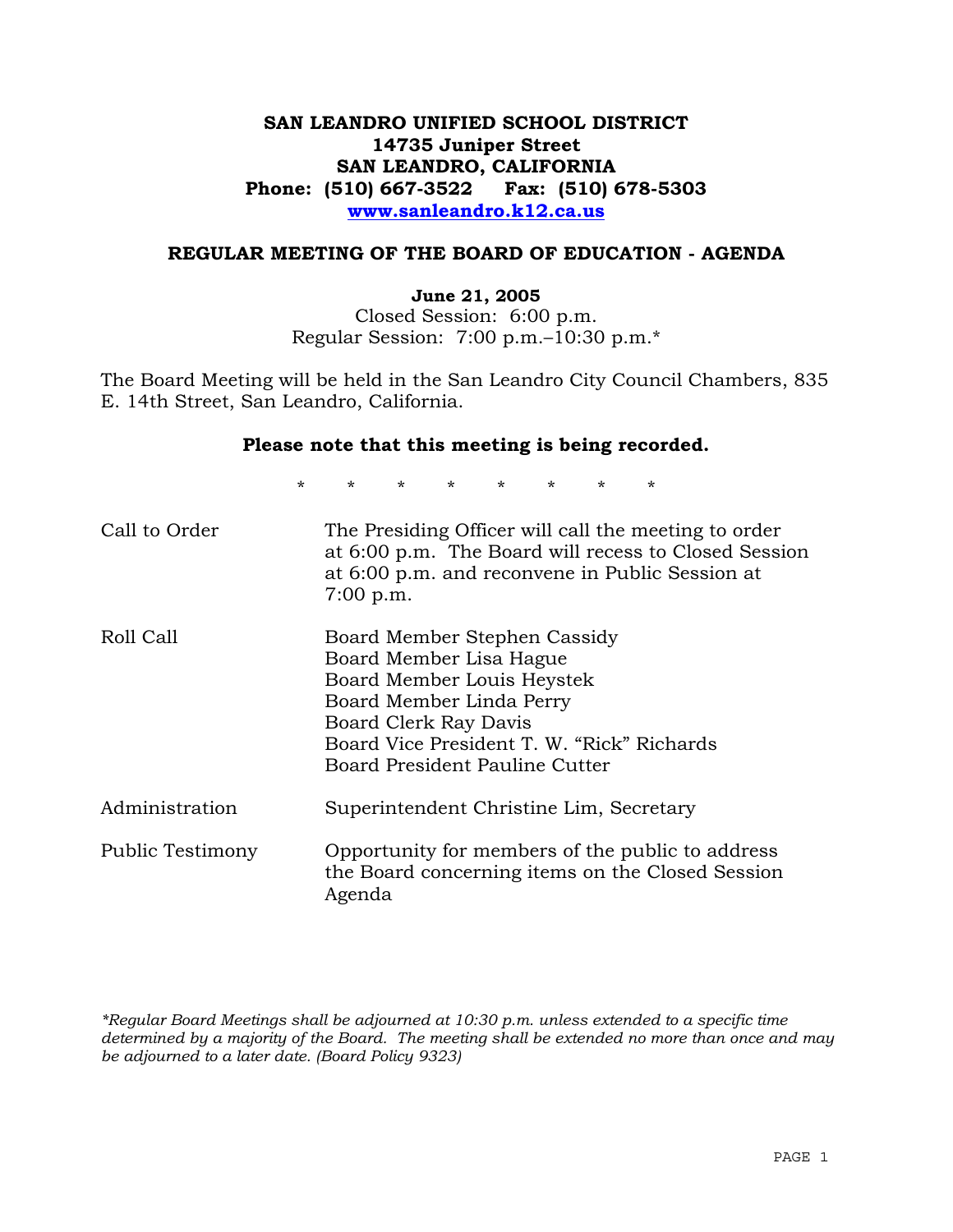Prior to the Public Session, the Board will meet in Closed Session pursuant to Education Code Sections 35146 and 48918(c); Government Code Sections 54957, 54957.6, and 54956.9(b)

- a) Student Expulsions
- b) Public Employee Evaluation, Title: Superintendent's Evaluation
- c) Public Employee Discipline/Dismissal/Release
- d) Conference with Labor Negotiator
- e) Conference with Legal Counsel Anticipated Litigation Significant Exposure to Litigation
- f) Public Employee Appointment Title: Elementary School Principal

| Report Closed<br>Session Action | Motion Second Vote                                     |                                                                                                                                                                                                                                                                                                                                                                                                                                                                                                                                                                                                                                                                                                                                                                                                                                                                                                                                                                                                                        |
|---------------------------------|--------------------------------------------------------|------------------------------------------------------------------------------------------------------------------------------------------------------------------------------------------------------------------------------------------------------------------------------------------------------------------------------------------------------------------------------------------------------------------------------------------------------------------------------------------------------------------------------------------------------------------------------------------------------------------------------------------------------------------------------------------------------------------------------------------------------------------------------------------------------------------------------------------------------------------------------------------------------------------------------------------------------------------------------------------------------------------------|
| Pledge of Allegiance            |                                                        |                                                                                                                                                                                                                                                                                                                                                                                                                                                                                                                                                                                                                                                                                                                                                                                                                                                                                                                                                                                                                        |
| Approve Agenda                  | Motion ___________ Second _____________ Vote _________ | Approve the Regular Meeting Agenda of June 21, 2005                                                                                                                                                                                                                                                                                                                                                                                                                                                                                                                                                                                                                                                                                                                                                                                                                                                                                                                                                                    |
| Legal Statement                 | 54954.2(a)                                             | Members of the audience who wish to address the<br>Board are asked to complete the yellow card available at<br>the entrance and submit it to the Board's Administrative<br>Assistant. Speakers who have completed the card will be<br>called when the item is reached on the agenda or, for<br>non-agenda items, during the Public Testimony. Cards<br>are to be turned in before the item is reached on the<br>agenda. Please note that this meeting is being recorded.<br>State law prohibits the Board of Education from taking<br>any action on or discussing items that are not on the<br>posted agenda except to A) briefly respond to statements<br>made or questions posed by the public in attendance; B)<br>ask questions for clarification; C) provide a reference to a<br>staff member or other resource for factual information in<br>response to the inquiry; or D) ask a staff member to<br>report back on the matter at the next meeting and/or put<br>it on a future agenda. (Government Code Section |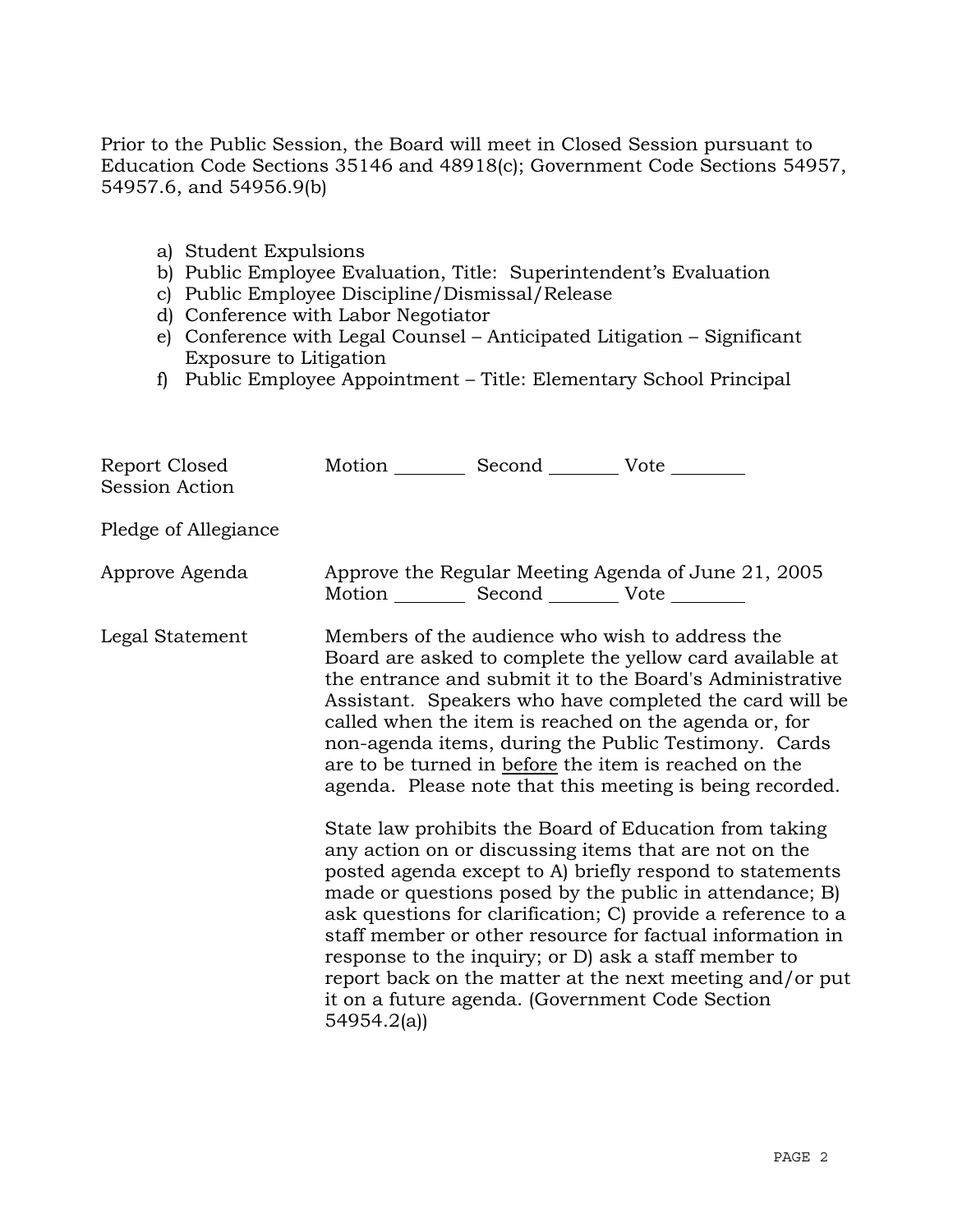## **PRESENTATIONS**

- Felix Elizalde, member of the Alameda County Board of Education, will present a Certificate of Recognition to Pascuala Arellano, President of Padres Unidos, for her participation on the "Parent Rights Workshop" at the "2005 Education is Everybody's Business – Latino Education Conference*"*.
- Leon Glaster, Assistant Superintendent of Business Services and Debbie Wong, Director of Curriculum will present the Strategic Plan Monitoring Report for the 2004-05 school year.

\* Al Acuña, Director of Student Services, will present an overview of the process for requirements, and historical data for an Inter-district Transfer Permit for students to enter and attend schools in San Leandro and the verification documents and procedures that are required by SLUSD to determine residency. He will also present Under the No Child Left Behind Act the district procedures to enroll Homeless students and students who reside with a qualified Caregiver.

## **PUBLIC TESTIMONY ON NON-AGENDA ITEMS**

**REPORTS** Correspondence Superintendent's Report Board Committee Reports

• Finance

Board Representatives' Reports

- Alameda County School Boards Assn.
- Eden Area Regional Occupational Program
- San Leandro Chamber of Commerce Community Partners Committee

## **CONSENT ITEMS**

These items are considered routine and may be enacted by a single motion. At the request of any member of the Board, any item on the consent agenda shall be removed and given individual consideration for action as a regular agenda item.

### Human Resources

| $2.1-C$          | <b>Staff Recommendation:</b>          |        |      |  |
|------------------|---------------------------------------|--------|------|--|
| Acceptance of    | Accept Personnel Report as submitted. |        |      |  |
| Personnel Report | Motion                                | Second | Vote |  |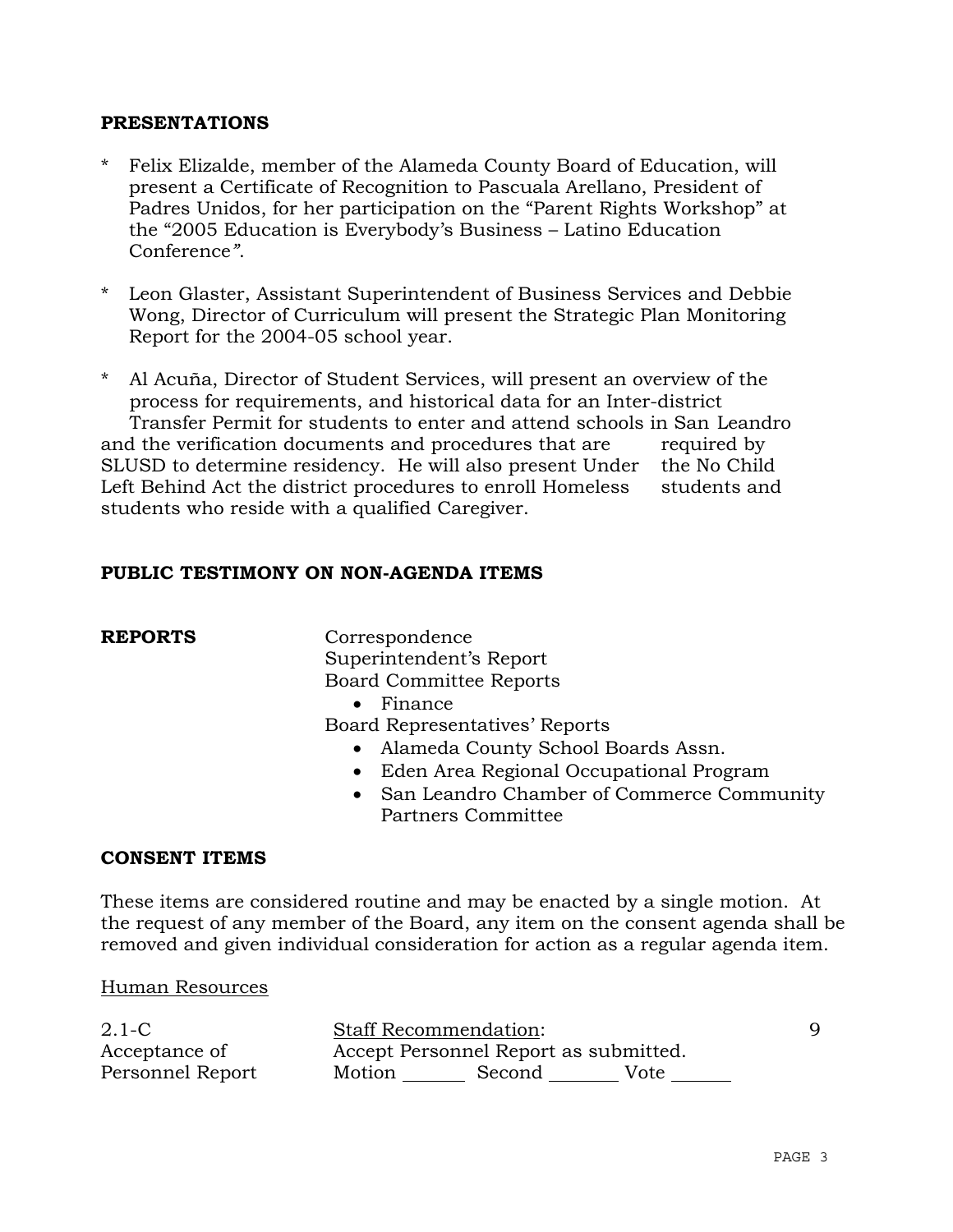| $2.2 - C$<br>Increase the Salary<br>Schedule Between San<br>Leandro Unified School<br>District and California<br>School Employees<br>Association<br>(CSEA) for 2004-05,<br>2005-06, 2006-07<br><b>School Years</b> | Staff Recommendation:<br>Approve percentage increases to the salary<br>schedule between the San Leandro Unified School<br>District and the California School Employees'<br>Association (CSEA) similar to percentage<br>increases received by other bargaining units for<br>the 2004-05, 2005-06, and 2006-07 school years.<br>Motion _________ Second __________ Vote _______ | 11 |
|--------------------------------------------------------------------------------------------------------------------------------------------------------------------------------------------------------------------|-------------------------------------------------------------------------------------------------------------------------------------------------------------------------------------------------------------------------------------------------------------------------------------------------------------------------------------------------------------------------------|----|
| $2.3-C$<br>San Leandro Teachers'<br><b>Association Tentative</b><br>Agreement                                                                                                                                      | Staff Recommendation:<br>Approve the tentative agreement between San<br>Leandro Unified School District and the San<br>Leandro Teachers' Association.<br>Motion Second Vote ______                                                                                                                                                                                            | 22 |
| <b>Educational Services</b>                                                                                                                                                                                        |                                                                                                                                                                                                                                                                                                                                                                               |    |
| $3.1-C$<br>Acceptance of<br>Donations                                                                                                                                                                              | Staff Recommendation:<br>Approve the acceptance of gifts to the District as<br>follows:<br>Madison Elementary School<br>New sectional couch as prize for 5 <sup>th</sup> grade<br>$\bullet$<br>fundraiser from Tom Nguyen, Home Elegance<br>Furniture<br>\$1,006 for instructional materials from "WaMoola"<br>fundraiser with Washington Mutual Bank                         |    |
|                                                                                                                                                                                                                    | Monroe Elementary School<br>Epson Stylus C82 printer and accessories from<br>Louis Cohen                                                                                                                                                                                                                                                                                      |    |
|                                                                                                                                                                                                                    | San Leandro High School<br>• Films for the library from Leo Ocon<br>\$25 for the library from Barbara Barry<br>Love seat and couch from Katherine Piccus                                                                                                                                                                                                                      |    |
|                                                                                                                                                                                                                    | <b>Special Education</b><br>\$500 to use as needed for the program from Maria<br>Morris<br>Motion __________ Second ____________ Vote ________                                                                                                                                                                                                                                |    |
| $3.2-C$<br>Resolution #05-33<br>California Healthy<br><b>Start Survey</b>                                                                                                                                          | Staff Recommendation:<br>Adopt Resolution #05-33, California Healthy Start<br>Survey.<br>Motion<br>Second<br>Vote                                                                                                                                                                                                                                                             | 57 |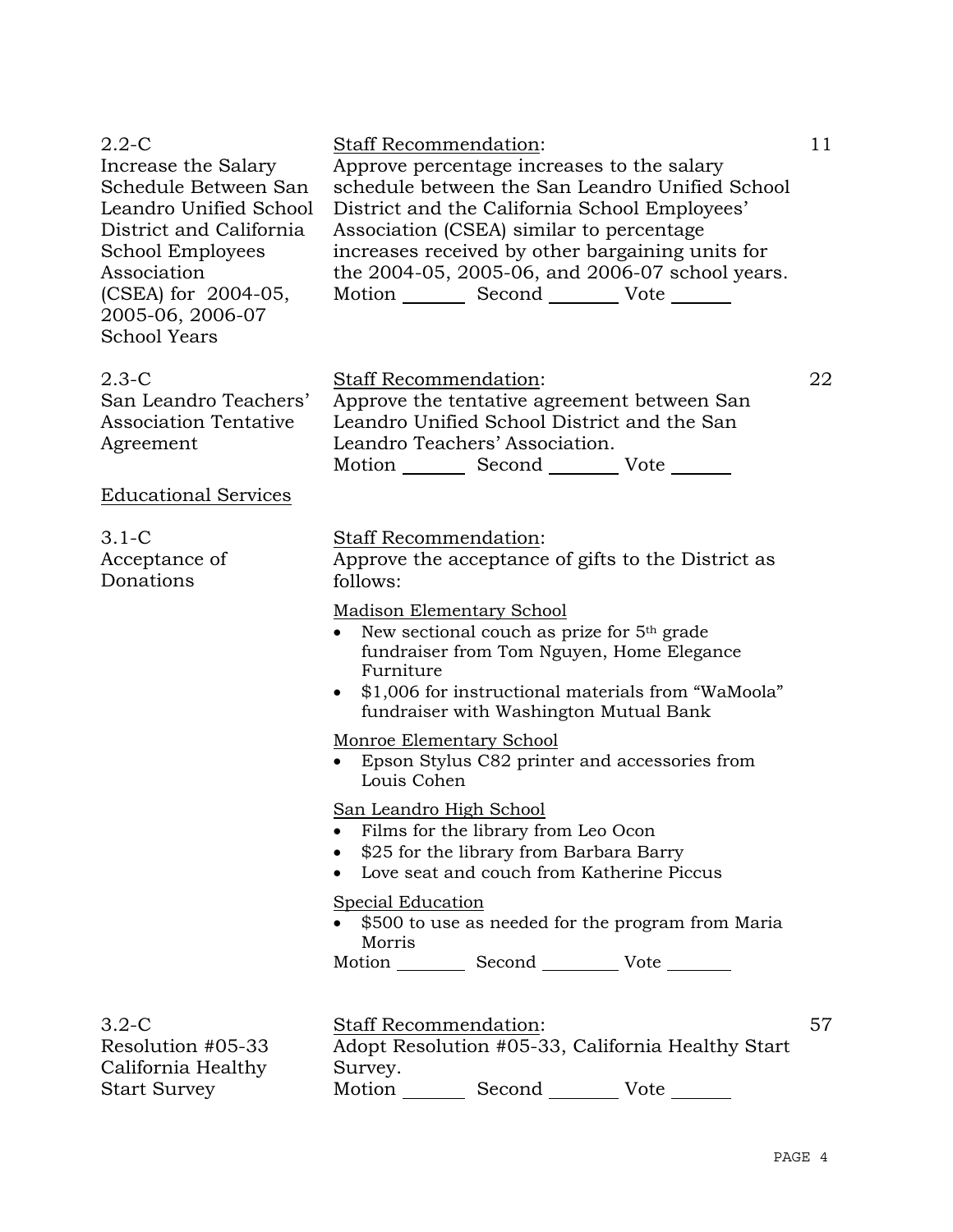| $3.3 - C$<br>Recommendation from<br>Administrative Panel<br>for Expulsion            | Staff Recommendation:<br>Approve the Administrative Panel's<br>recommendation for expulsion for student<br>E35-04/05.                                                                     |  |  |  |
|--------------------------------------------------------------------------------------|-------------------------------------------------------------------------------------------------------------------------------------------------------------------------------------------|--|--|--|
|                                                                                      | Motion _________ Second __________ Vote _______                                                                                                                                           |  |  |  |
| $3.4-C$<br>Recommendation from<br>Administrative Panel<br>for Expulsion              | Staff Recommendation:<br>Approve the Administrative Panel's<br>recommendation for expulsion for student<br>E36-04/05.                                                                     |  |  |  |
|                                                                                      | Motion _________ Second __________ Vote ______                                                                                                                                            |  |  |  |
| $3.5-C$<br>Recommendation from<br>Administrative Panel<br>for Expulsion              | Staff Recommendation:<br>Approve the Administrative Panel's<br>recommendation for expulsion for student<br>E37-04/05.<br>Motion Second Vote                                               |  |  |  |
| $3.6-C$<br>Recommendation from<br>Administrative Panel<br>for Expulsion              | Staff Recommendation:<br>Approve the Administrative Panel's<br>recommendation for expulsion for student<br>E38-04/05.<br>Motion Second Vote                                               |  |  |  |
| $3.7-C$<br>Recommendation from<br>Administrative Panel<br>for Expulsion              | <b>Staff Recommendation:</b><br>Approve the Administrative Panel's<br>recommendation for expulsion for student<br>E39-04/05.<br>Motion _________ Second __________ Vote ____              |  |  |  |
| $3.8-C$<br>Recommendation from<br>Administrative Panel<br>for Suspended<br>Expulsion | <b>Staff Recommendation:</b><br>Approve the Administrative Panel's<br>recommendation for suspended expulsion for<br>student E40-04/05.<br>Motion _________ Second __________ Vote _______ |  |  |  |
| $3.9-C$<br>Recommendation from<br>Administrative Panel<br>for Expulsion              | <b>Staff Recommendation:</b><br>Approve the Administrative Panel's<br>recommendation for expulsion for student<br>E42-04/05.<br>Motion _________ Second ___________ Vote _______          |  |  |  |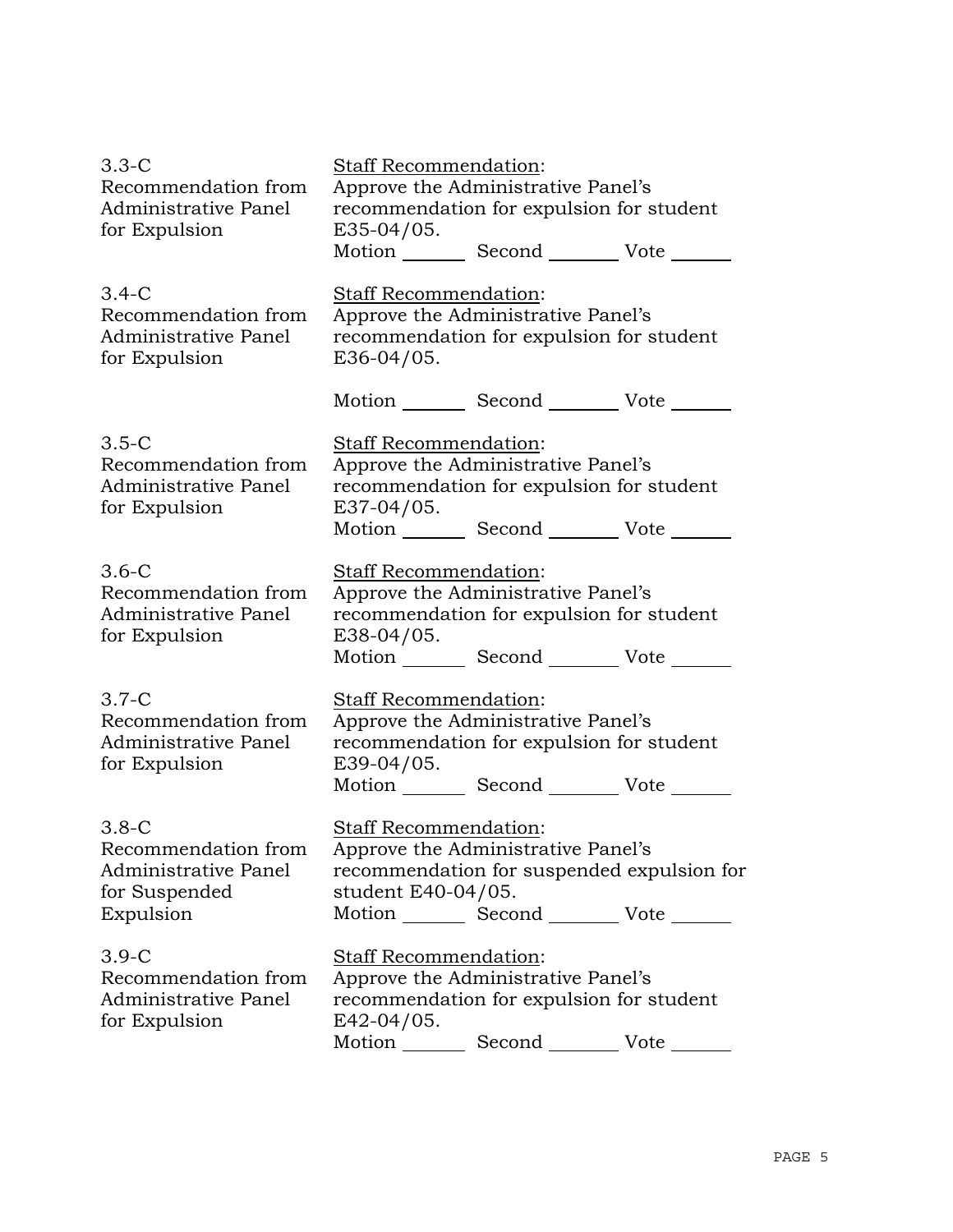| $3.10 - C$<br>Recommendation from<br>Administrative Panel<br>for Expulsion                      | Staff Recommendation:<br>Approve the Administrative Panel's<br>recommendation for expulsion for student<br>E43-04/05.<br>Motion Second Vote                                                                                                                                                                                                                                                                                                                           |     |
|-------------------------------------------------------------------------------------------------|-----------------------------------------------------------------------------------------------------------------------------------------------------------------------------------------------------------------------------------------------------------------------------------------------------------------------------------------------------------------------------------------------------------------------------------------------------------------------|-----|
| $3.11 - C$<br>Recommendation from<br>Administrative Panel<br>for Expulsion                      | Staff Recommendation:<br>Approve the Administrative Panel's<br>recommendation for expulsion for student<br>E45-04/05.<br>Motion _________ Second __________ Vote _______                                                                                                                                                                                                                                                                                              |     |
| $3.12 - C$<br>Recommendation from<br>Administrative Panel<br>for Suspended<br>Expulsion         | Staff Recommendation:<br>Approve the Administrative Panel's<br>recommendation for suspended expulsion for<br>student E47-04/05.<br>Motion _________ Second __________ Vote _______                                                                                                                                                                                                                                                                                    |     |
| $3.13 - C$<br>Recommendation from<br>Administrative Panel<br>for Expulsion                      | Staff Recommendation:<br>Approve the Administrative Panel's<br>recommendation for expulsion for student<br>$E49-04/05$ .<br>Motion _________ Second _________ Vote _______                                                                                                                                                                                                                                                                                            |     |
| Business, Operations and Facilities                                                             |                                                                                                                                                                                                                                                                                                                                                                                                                                                                       |     |
| $4.1-C$<br>Resolution #05-34<br>Piggyback Bid for San<br>Leandro High School<br>Growth Modulars | Staff Recommendation:<br>Adopt Resolution #05-34, authorizing the<br>purchase of growth portable and associated site<br>work San Leandro High School based on the<br>Columbine Elementary School District Piggyback<br>Bid #000110.<br>Motion _________ Second __________ Vote ______                                                                                                                                                                                 | 110 |
| $4.2 - C$<br>Sale and Disposal of<br>Equipment                                                  | Staff Recommendation:<br>Approve the recommendation from staff to<br>approve the sale and disposal of the following<br>vehicles to the BAAQMD for \$650.00 per vehicle:<br>Chevy 1967 CS247Z163745<br>PU<br>$\bullet$<br>Chevy 1969 CE149Z885697<br>PU<br>$\bullet$<br>Chevy 1970 CE140Z172429<br>PU<br>$\bullet$<br>Chevy<br>1970 CE140Z143765<br>PU<br>$\bullet$<br>Chevy 1969 PS229T81319<br>Van<br>1968<br>Ford<br>E24GHD58600<br>Van<br>Motion<br>Second<br>Vote | 120 |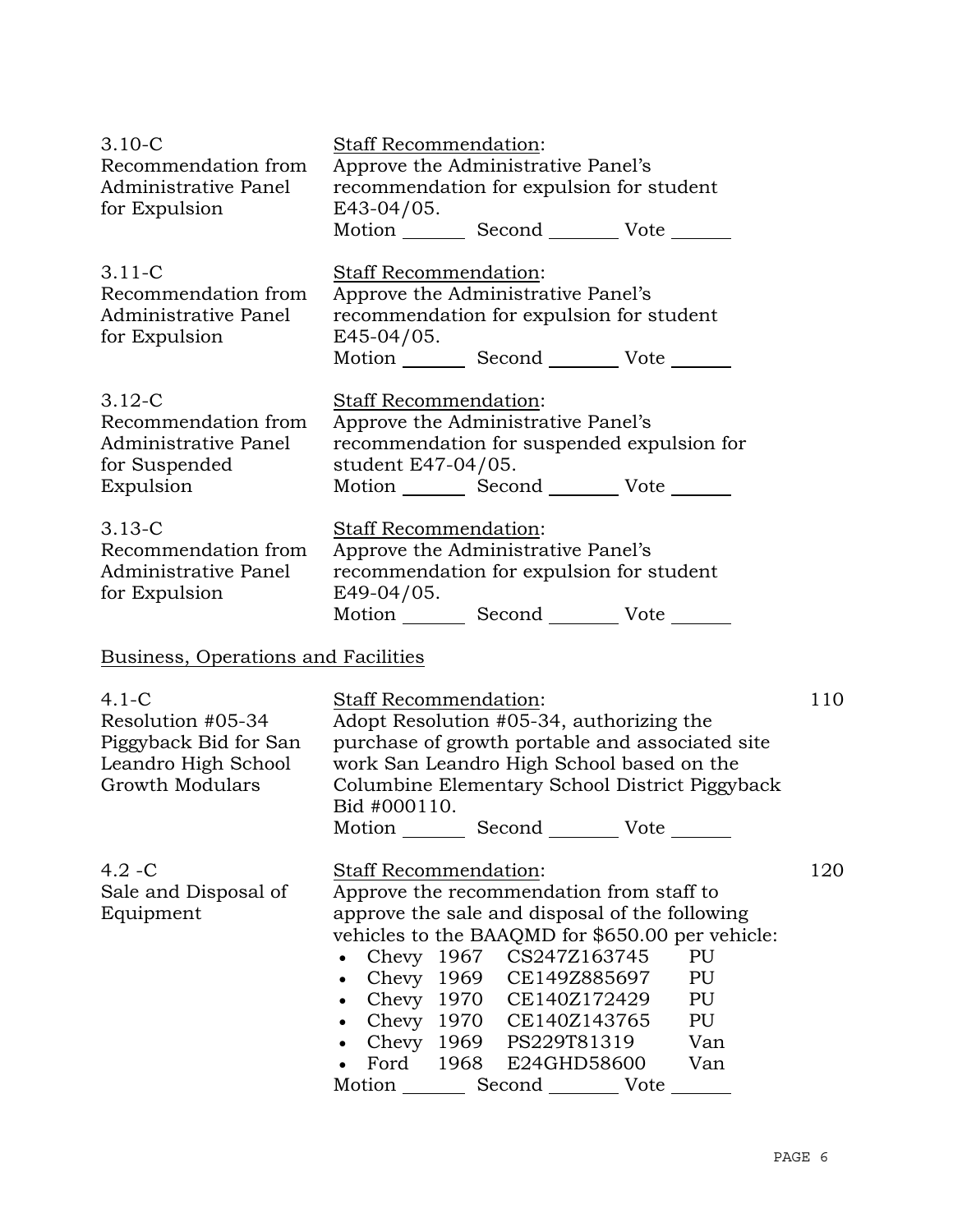| $4.3 - C$                    | <b>Staff Recommendation:</b>                       |                    |                                                | 121 |
|------------------------------|----------------------------------------------------|--------------------|------------------------------------------------|-----|
| <b>Construction Contract</b> | Approve the award of the construction contract     |                    |                                                |     |
| for Site Improvements        |                                                    |                    | for Bid Package #05-01 to McGuire & Hester for |     |
| at John Muir Middle          |                                                    |                    | site improvements at John Muir Middle School.  |     |
| School                       |                                                    | Motion Second Vote |                                                |     |
| $4.4-CF$                     | <b>Staff Recommendation:</b>                       |                    |                                                | 132 |
| John Muir Computer           | Approve to authorize staff to apply for and accept |                    |                                                |     |
| <b>Connectivity Project</b>  | Proposition 55 grant funds for the John Muir       |                    |                                                |     |
|                              | Computer Connectivity Project.                     |                    |                                                |     |
|                              | Motion<br>Second<br>Vote                           |                    |                                                |     |

# **ACTION ITEMS**

These items are presented for action at this time. Some may have been reviewed at a previous meeting.

Human Resources

| $2.1-A$                 | <b>Staff Recommendation:</b>              |        |      | 133 |
|-------------------------|-------------------------------------------|--------|------|-----|
| Declaration of Need for | Approve the Declaration of Need for Fully |        |      |     |
| <b>Fully Qualified</b>  | <b>Qualified Educators.</b>               |        |      |     |
| Educators               | Motion                                    | Second | Vote |     |

Educational Services

| $3.1-A$                     | Staff Recommendation:                              |        |      | 139 |
|-----------------------------|----------------------------------------------------|--------|------|-----|
| Proposed                    | Approve Option #1 Reorganization Plan of           |        |      |     |
| Reorganization of           | Educational Services to be effective July 1, 2005. |        |      |     |
| <b>Educational Services</b> | Motion                                             | Second | Vote |     |

## **CONFERENCE**

These items are submitted for advance planning and to assist the Board in establishing future agenda items. The Board may, however, take action on the following:

Educational Services

| $3.1-CF$            | <b>Staff Recommendation:</b>                     | 140 |  |
|---------------------|--------------------------------------------------|-----|--|
| Dorthy Cunningham   | The Board will discuss and consider establishing |     |  |
| Memorial Fund Award | the annual Dorthy Cunningham Memorial Fund       |     |  |
|                     | Award for fourth and fifth grade teachers, 2005  |     |  |
|                     | forward.                                         |     |  |
|                     | Motion<br>Second<br>Vote                         |     |  |